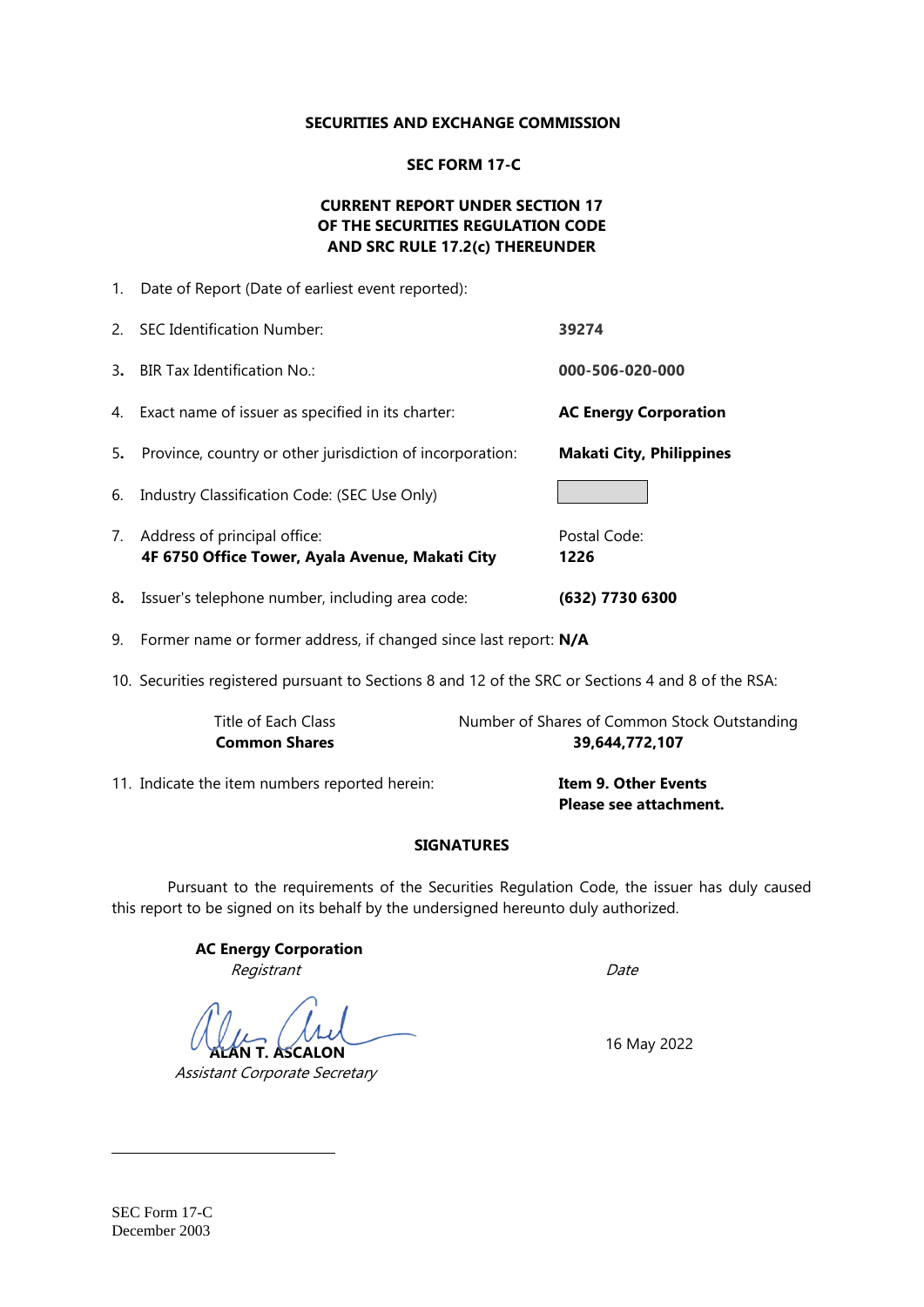## **SECURITIES AND EXCHANGE COMMISSION**

## **SEC FORM 17-C**

### **CURRENT REPORT UNDER SECTION 17 OF THE SECURITIES REGULATION CODE AND SRC RULE 17.2(c) THEREUNDER**

| May 16, 2022                                                                                                                                                           | 1. Date of Report (Date of earliest event reported)                         |  |  |  |
|------------------------------------------------------------------------------------------------------------------------------------------------------------------------|-----------------------------------------------------------------------------|--|--|--|
| 2. SEC Identification Number                                                                                                                                           |                                                                             |  |  |  |
| 39274                                                                                                                                                                  |                                                                             |  |  |  |
| 3. BIR Tax Identification No.                                                                                                                                          |                                                                             |  |  |  |
| 000-506-020-000                                                                                                                                                        |                                                                             |  |  |  |
| 4. Exact name of issuer as specified in its charter                                                                                                                    |                                                                             |  |  |  |
| <b>AC Energy Corporation</b>                                                                                                                                           |                                                                             |  |  |  |
| 5. Province, country or other jurisdiction of incorporation                                                                                                            |                                                                             |  |  |  |
| <b>Makati City, Philippines</b>                                                                                                                                        |                                                                             |  |  |  |
|                                                                                                                                                                        | 6. Industry Classification Code(SEC Use Only)                               |  |  |  |
| 7. Address of principal office<br>35th Floor, Ayala Triangle Gardens Tower 2, Paseo de Roxas corner Makati Avenue,<br><b>Makati City</b><br><b>Postal Code</b><br>1226 |                                                                             |  |  |  |
| $(02)$ 7730 6300                                                                                                                                                       | 8. Issuer's telephone number, including area code                           |  |  |  |
|                                                                                                                                                                        | 9. Former name or former address, if changed since last report              |  |  |  |
| N/A                                                                                                                                                                    |                                                                             |  |  |  |
| 10. Securities registered pursuant to Sections 8 and 12 of the SRC or Sections 4 and 8 of the RSA                                                                      |                                                                             |  |  |  |
| <b>Title of Each Class</b>                                                                                                                                             | Number of Shares of Common Stock Outstanding and Amount of Debt Outstanding |  |  |  |
| <b>Common Shares</b>                                                                                                                                                   | 39,644,772,107                                                              |  |  |  |
|                                                                                                                                                                        | 11 Indicate the item numbers reported berein                                |  |  |  |

11. Indicate the item numbers reported herein

Item 9 - Other Matters

The Exchange does not warrant and holds no responsibility for the veracity of the facts and representations contained in all corporate disclosures, including financial reports. All data contained herein are prepared and submitted by the disclosing party to the Exchange, and are disseminated solely for purposes of information. Any questions on the data contained herein should be addressed directly to *the Corporate Information Officer of the disclosing party.*